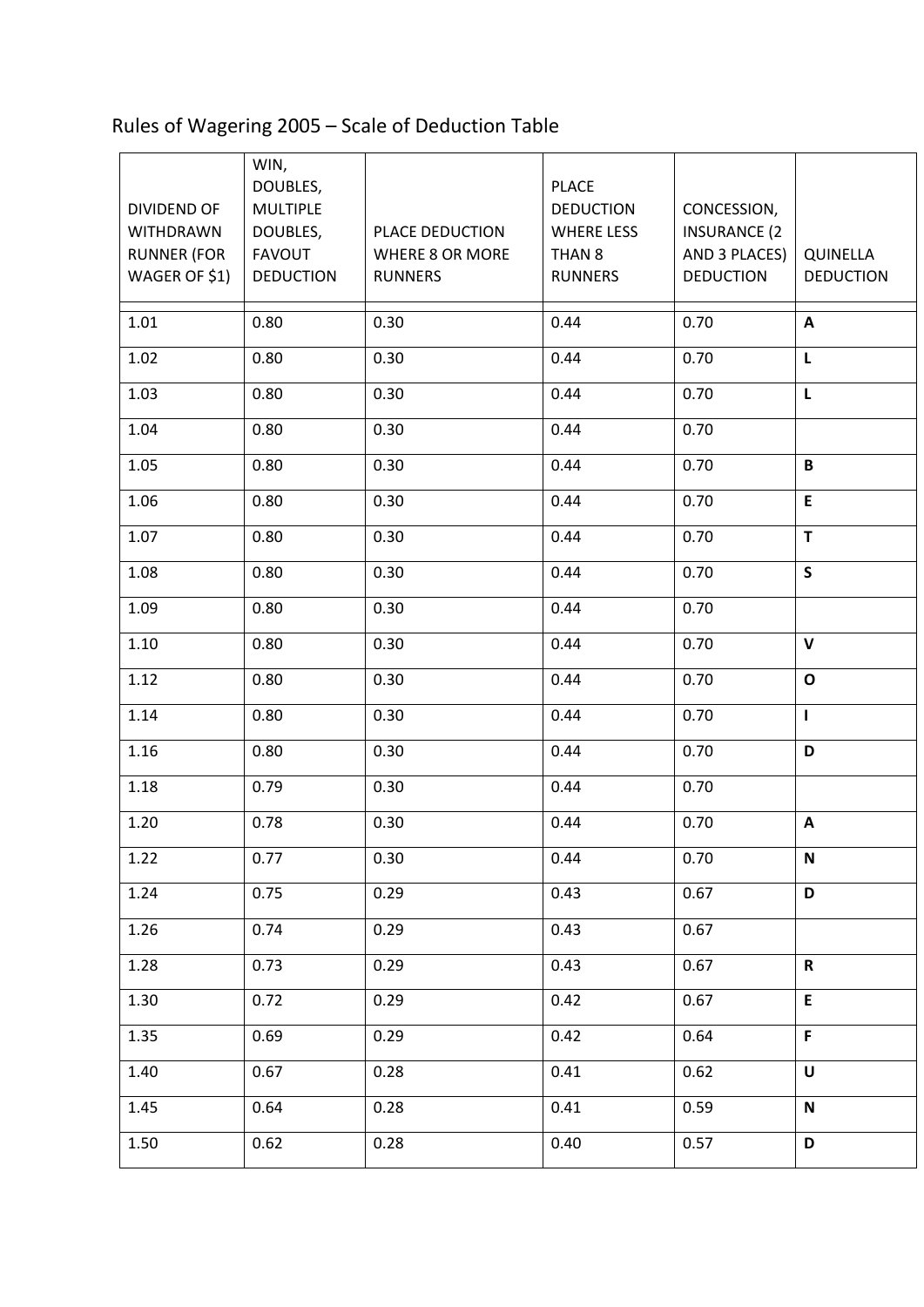| 1.55 | 0.60 | 0.27 | 0.39 | 0.55 | $\mathsf E$ |  |
|------|------|------|------|------|-------------|--|
| 1.60 | 0.58 | 0.27 | 0.39 | 0.53 | $\mathbf D$ |  |
| 1.65 | 0.57 | 0.27 | 0.38 | 0.53 |             |  |
| 1.70 | 0.55 | 0.27 | 0.38 | 0.51 |             |  |
| 1.75 | 0.53 | 0.26 | 0.37 | 0.49 |             |  |
| 1.80 | 0.52 | 0.26 | 0.37 | 0.48 |             |  |
| 1.85 | 0.51 | 0.26 | 0.36 | 0.47 |             |  |
| 1.90 | 0.49 | 0.25 | 0.36 | 0.45 |             |  |
| 1.95 | 0.48 | 0.25 | 0.35 | 0.44 |             |  |
| 2.00 | 0.47 | 0.25 | 0.35 | 0.43 | 0.70        |  |
| 2.05 | 0.46 | 0.25 | 0.35 | 0.42 | 0.70        |  |
| 2.10 | 0.45 | 0.24 | 0.34 | 0.41 | 0.70        |  |
| 2.15 | 0.43 | 0.24 | 0.34 | 0.40 | 0.70        |  |
| 2.20 | 0.42 | 0.24 | 0.33 | 0.39 | 0.65        |  |
| 2.25 | 0.42 | 0.24 | 0.33 | 0.39 | 0.65        |  |
| 2.30 | 0.41 | 0.24 | 0.33 | 0.39 | 0.65        |  |
| 2.35 | 0.40 | 0.23 | 0.32 | 0.38 | 0.65        |  |
| 2.40 | 0.39 | 0.23 | 0.32 | 0.37 | 0.65        |  |
| 2.45 | 0.38 | 0.23 | 0.32 | 0.36 | 0.65        |  |
| 2.50 | 0.37 | 0.23 | 0.31 | 0.35 | 0.65        |  |
| 2.60 | 0.36 | 0.22 | 0.30 | 0.34 | 0.65        |  |
| 2.70 | 0.35 | 0.22 | 0.30 | 0.33 | 0.60        |  |
| 2.80 | 0.33 | 0.21 | 0.29 | 0.31 | 0.60        |  |
| 2.90 | 0.32 | 0.21 | 0.29 | 0.30 | 0.60        |  |
| 3.00 | 0.31 | 0.21 | 0.28 | 0.29 | 0.55        |  |
| 3.10 | 0.30 | 0.20 | 0.27 | 0.28 | 0.55        |  |
| 3.20 | 0.29 | 0.20 | 0.27 | 0.27 | 0.55        |  |
| 3.30 | 0.28 | 0.20 | 0.26 | 0.26 | 0.55        |  |
| 3.40 | 0.27 | 0.19 | 0.26 | 0.25 | 0.50        |  |
| 3.50 | 0.27 | 0.19 | 0.25 | 0.25 | 0.50        |  |
|      |      |      |      |      |             |  |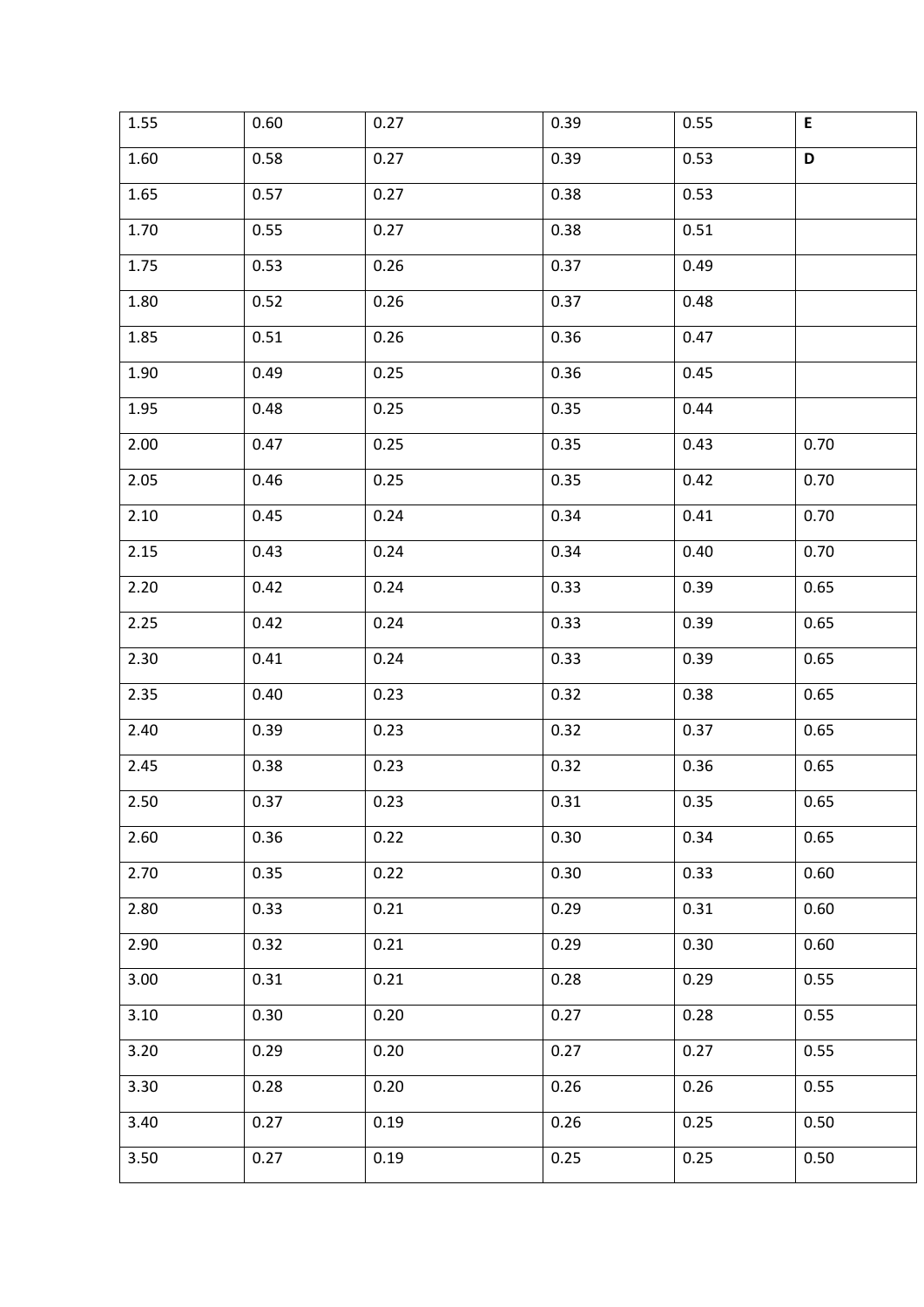| 3.60  | 0.26 | 0.19 | 0.25 | 0.24 | 0.50 |
|-------|------|------|------|------|------|
| 3.70  | 0.25 | 0.19 | 0.25 | 0.24 | 0.50 |
| 3.80  | 0.25 | 0.18 | 0.24 | 0.24 | 0.50 |
| 3.90  | 0.24 | 0.18 | 0.24 | 0.23 | 0.45 |
| 4.00  | 0.23 | 0.18 | 0.23 | 0.22 | 0.45 |
| 4.20  | 0.22 | 0.17 | 0.23 | 0.21 | 0.45 |
| 4.40  | 0.21 | 0.17 | 0.22 | 0.20 | 0.40 |
| 4.60  | 0.20 | 0.16 | 0.21 | 0.19 | 0.40 |
| 4.80  | 0.19 | 0.16 | 0.21 | 0.18 | 0.40 |
| 5.00  | 0.19 | 0.16 | 0.20 | 0.18 | 0.40 |
| 5.50  | 0.17 | 0.15 | 0.19 | 0.17 | 0.35 |
| 6.00  | 0.16 | 0.14 | 0.18 | 0.16 | 0.35 |
| 6.50  | 0.14 | 0.13 | 0.16 | 0.14 | 0.30 |
| 7.00  | 0.13 | 0.12 | 0.16 | 0.13 | 0.30 |
| 7.50  | 0.12 | 0.12 | 0.15 | 0.12 | 0.25 |
| 8.00  | 0.12 | 0.11 | 0.14 | 0.12 | 0.25 |
| 8.50  | 0.11 | 0.11 | 0.13 | 0.11 | 0.25 |
| 9.00  | 0.10 | 0.10 | 0.13 | 0.10 | 0.20 |
| 9.50  | 0.10 | 0.10 | 0.12 | 0.10 | 0.20 |
| 10.00 | 0.09 | 0.10 | 0.12 | 0.09 | 0.20 |
| 11.00 | 0.08 | 0.09 | 0.11 | 0.08 | 0.16 |
| 12.00 | 0.08 | 0.08 | 0.10 | 0.08 | 0.16 |
| 13.00 | 0.07 | 0.08 | 0.09 | 0.07 | 0.16 |
| 14.00 | 0.07 | 0.07 | 0.09 | 0.07 | 0.14 |
| 15.00 | 0.06 | 0.07 | 0.08 | 0.06 | 0.12 |
| 16.00 | 0.06 | 0.07 | 0.08 | 0.06 | 0.12 |
| 17.00 | 0.05 | 0.06 | 0.07 | 0.05 | 0.12 |
| 18.00 | 0.05 | 0.06 | 0.07 | 0.05 | 0.12 |
| 19.00 | 0.05 | 0.06 | 0.07 | 0.05 | 0.10 |
| 20.00 | 0.05 | 0.05 | 0.06 | 0.05 | 0.10 |
|       |      |      |      |      |      |